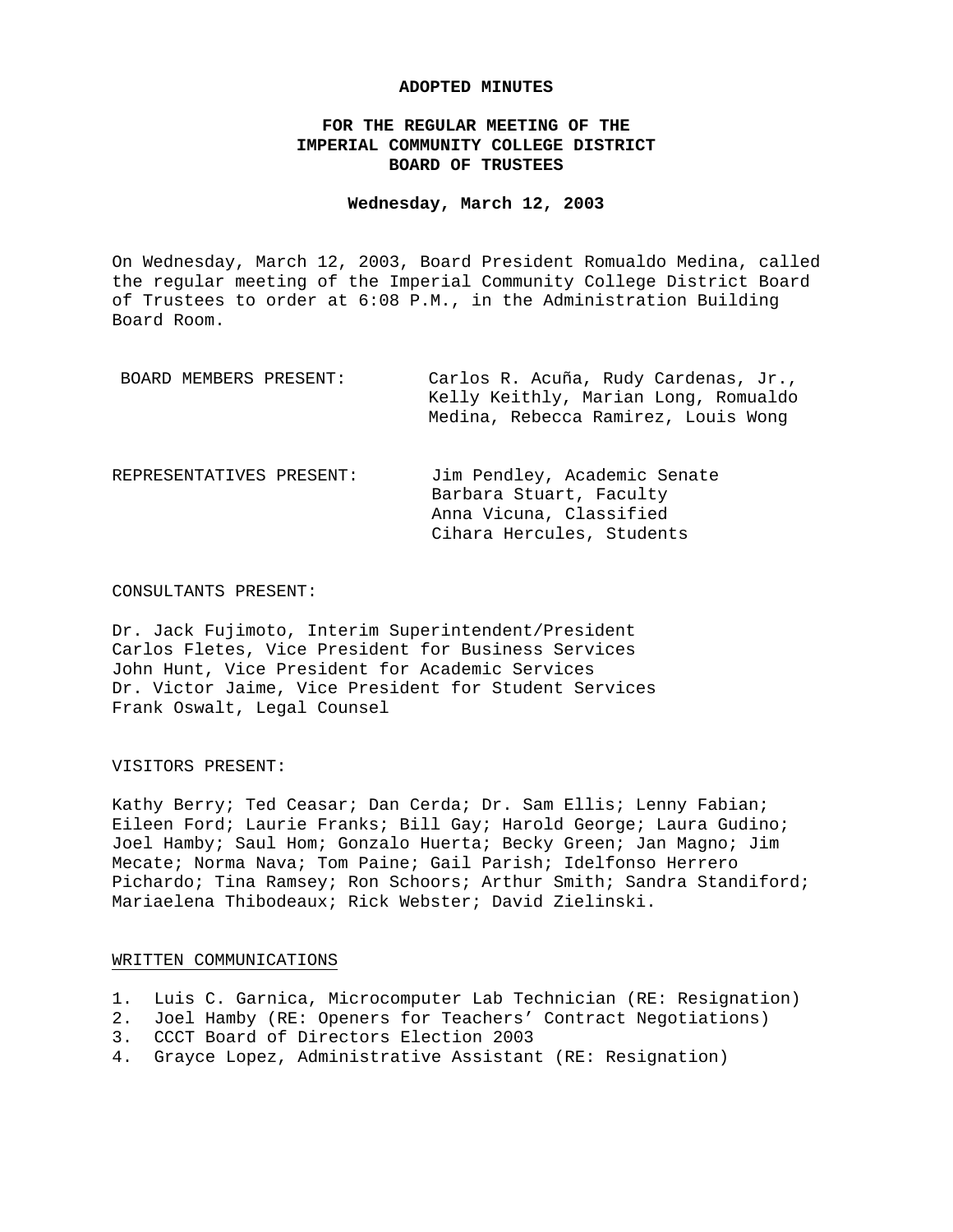#### PUBLIC COMMENTS

- 1. Joel Hamby's comments to the Board related to negotiations to eliminate medical benefits to the domestic partners of IVC faculty members. Mr. Hamby distributed copies of California Family Code Section 297 and 308.5.
- 2. Barbara Stuart, English Professor, spoke in favor of maintaining medical benefits for domestic partners of IVC faculty members, and this issue should not be a part of any future negotiations.

### EMPLOYEE OF MONTH FOR MARCH 2003

Customer Service Committee Representative Norma Nava presented the Employee of the Month Recognition for March 2003 to Tina Ramsey, English Instructor. Her nominator stated:

"Not only does she work consistently to improve service to the students, but she also works to improve the working climate within the English Division. She has volunteered for numerous committees and projects that others are reluctant to take on. Her work is of high quality and she has shown to be a team player in the many projects she has worked on."

Tina was congratulated by all for her well-deserved recognition.

#### ASSOCIATED STUDENT GOVERNMENT UPDATE

ASG President, Cihara Hercules, updated the Board on the following activities:

- The special performance on February 25, of Actress Melissa Stevenson for Women's History Month was well received by the students.
- On February 27, a movie marathon was held commemorating Black History Month.
- On March 3, the Associated Students participated in the Fair Booth and succeeded in getting more than 700 petition signatures asking the State not to increase tuition.
- On March 12-13, the Navy will have a flight simulator available to students.
- On March 14, the Army will have a flight simulator available with a rock-climbing exhibit.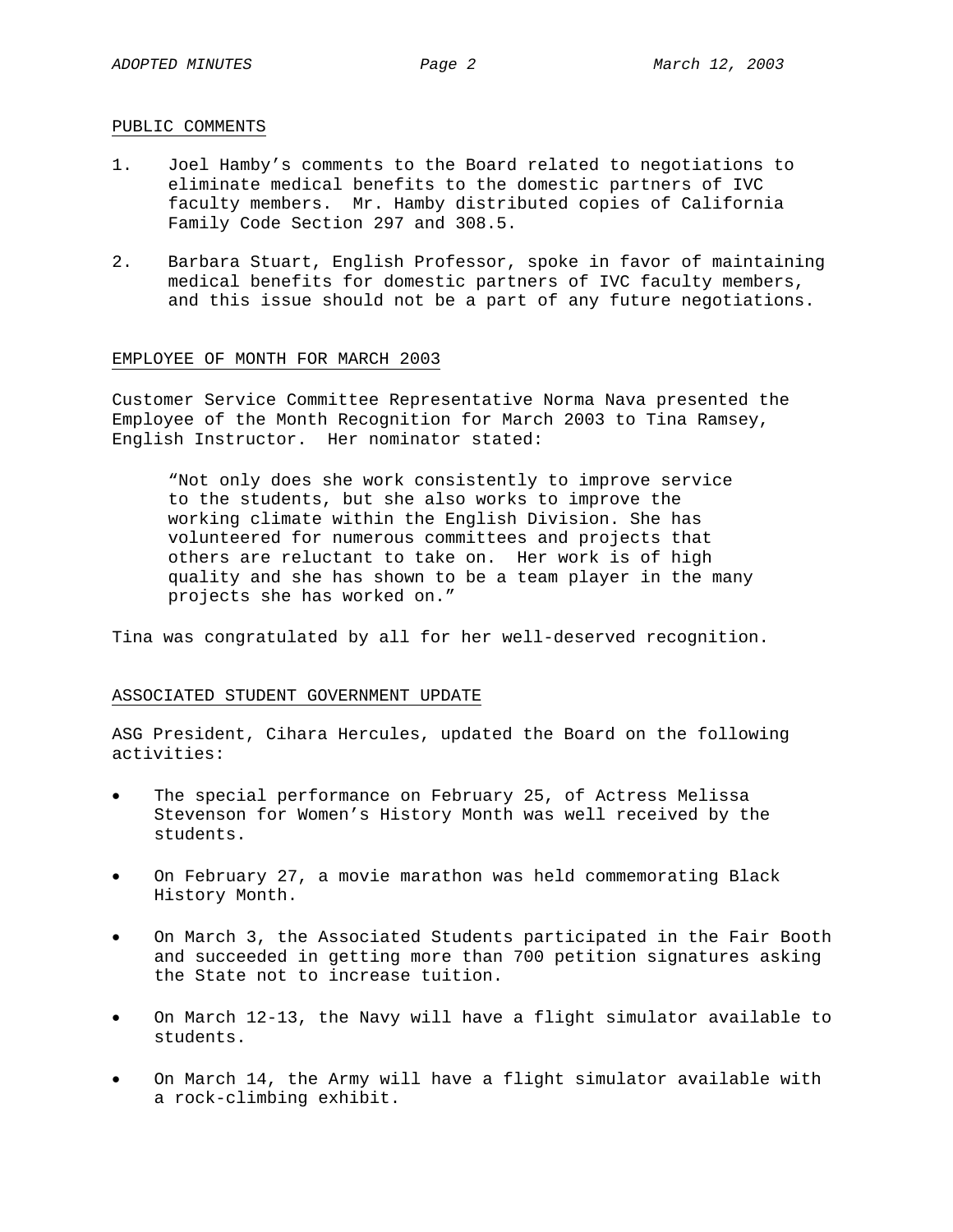- On March 17, eleven senators will participate in a "March on Sacramento" to protest the tuition hike, and to present their petitions to the legislators.
- On March 17, St. Patrick's Day festivities will take place in the College Center.
- On March 25, there will be a special dance held for the disabled students.
- April 4, activities are scheduled for College Alcohol Awareness.
- April 8, activities will emphasize Child Abuse Prevention.
- April 11, activities will highlight Sexual Assault Awareness.
- April 15, activities will create awareness of STD.
- On April 16, the ASG will have an Easter Egg Hunt for the Preschool children.

### INDEPENDENT LIVING PROGRAM SUCCESS STORIES

Director of Child, Family and Consumer Sciences, Becky Green, stated that IVC trains those involved in foster care and kinship parents, and assists foster youth from ages 15 to 21 years to successfully transition into everyday life.

Foster youth graduates, Idelfonso Herrero Pichardo and Arthur Smith shared their history in the foster care system and the benefits they received from the IVC Independent Living Program.

## SDICCCA ALLIANCE MEETING

Trustee Marian Long attended the SDICCCA Alliance meeting on March 3, at the National University Spectrum Learning Center. The following information was discussed:

- SDICCCA colleges (Grossmont-Cuyamaca CCD, San Diego CCD, Southwestern CCD; Colleges: Cuyamaca, Mira Costa, Grossmont, Palomar, Imperial Valley, San Diego City, San Diego Mesa, San Diego Miramar) are among the lowest funded colleges in the state. The Alliance is pushing for equalization of funding among all California community colleges.
- The funding disparity is growing, and many of our districts need to be aware of this problem.
- Program based funding has caused inequity and needs to be eliminated.
- Simplification of the growth cap.
- San Diego community colleges gave out very few pink slips.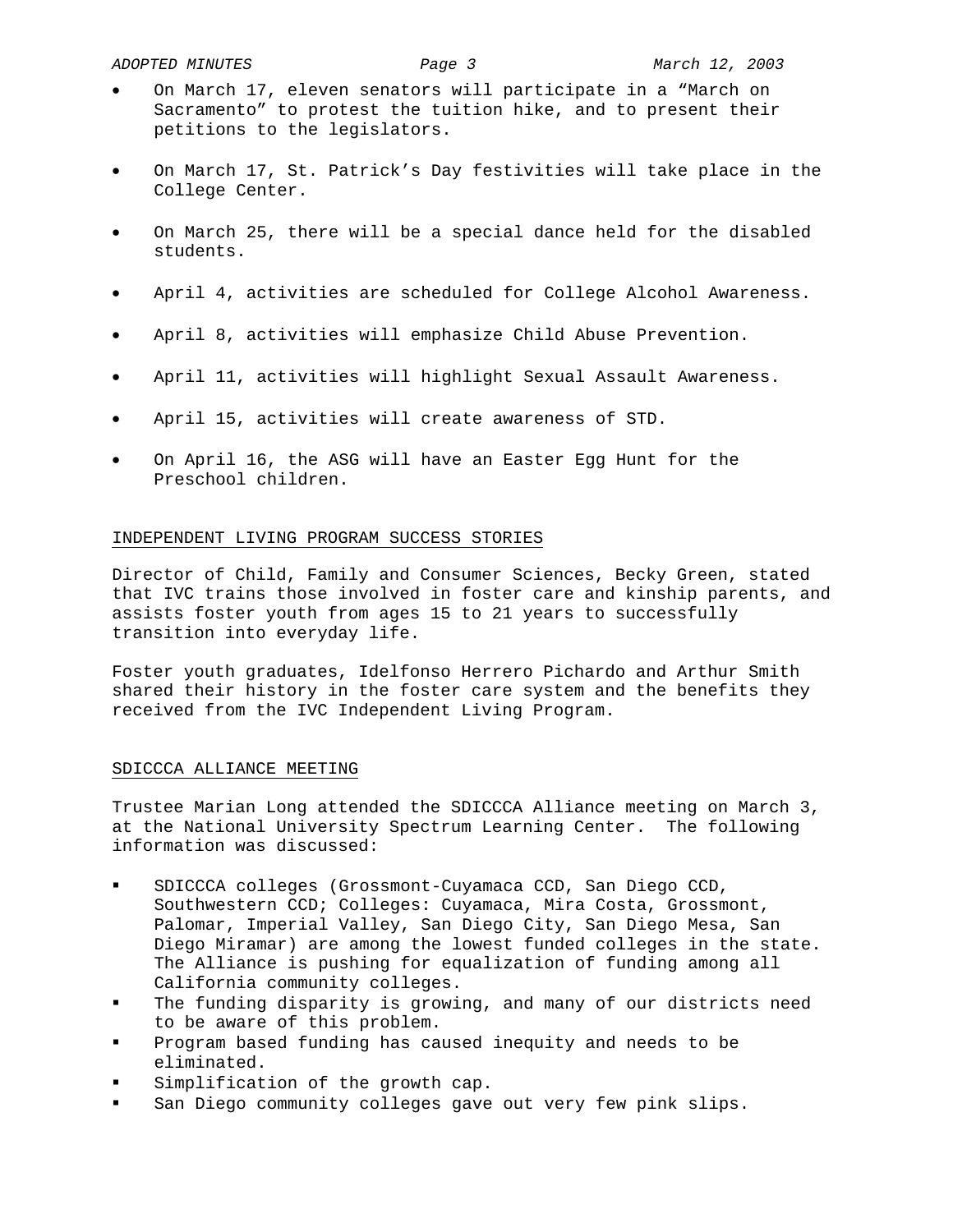#### ACADEMIC SENATE UPDATE

Academic Senate President, Jim Pendley, reported the following:

- Senate discussions have centered on the budget cutbacks and resolution of problems. What effect will the budget cuts have on personnel and programs?
- Jim Pendley was re-elected as Senate President for one year. Roberta Bemis, Dennis Carnes, and Sherry Zobell were elected as Senators-at-Large.

#### INTERIM PRESIDENT'S UPDATE

Dr. Jack Fujimoto reported the following:

- The second reading of the District Board Policies will be forwarded to the Board at the April 9 meeting. Updates have been received from the CCLC Policy and Procedures Service and will be incorporated into the Board Policies.
- Three grant proposals (FIPSE IVC Research Center; FIPSE SDSU and IVC Mathematics Basic Course; Title V, HSI – IVC Environmental Education, Research and Technology Project) have been submitted. This is an effort to "grow the revenue."
- The IID has requested that IVC submit an RFP. IVC will submit a proposal addressing water, power, conservation, heating/ ventalation training. The focus on making IVC the energy center for the IID, and creating community awareness.
- Assemblywoman Bonnie Garcia will be at IVC on Friday, March 21, 2003, at 2:00 P.M. Senator Denise Ducheny will be visiting the Imperial County Office of Education on Friday, April 25, 2003, from 1:00 P.M. to 2:30 P.M.
- Dr. Paul Pai has been in contact with the President's Office, and is receiving daily updates on the progress of IVC.
- The Mid-Winter Fair and Fiesta's IVC Booth Organizing Committee (Kathy Berry, Gonzalo Huerta, Bill Gay, Lenny Fabian, and Patty Robles) were thanked for making this year's booth a great success. The booth not only looked good but was interactive, and was well attended. There were a record number of volunteers to provide staff coverage of the booth, and everyone was thanked for their participation.
- IVC is sponsoring a Symposium on the Arts called "Save the Arts in Imperial County Schools" on Saturday, March 22, 2003, from 9:00 A.M. to 11:00 A.M. in the College Center.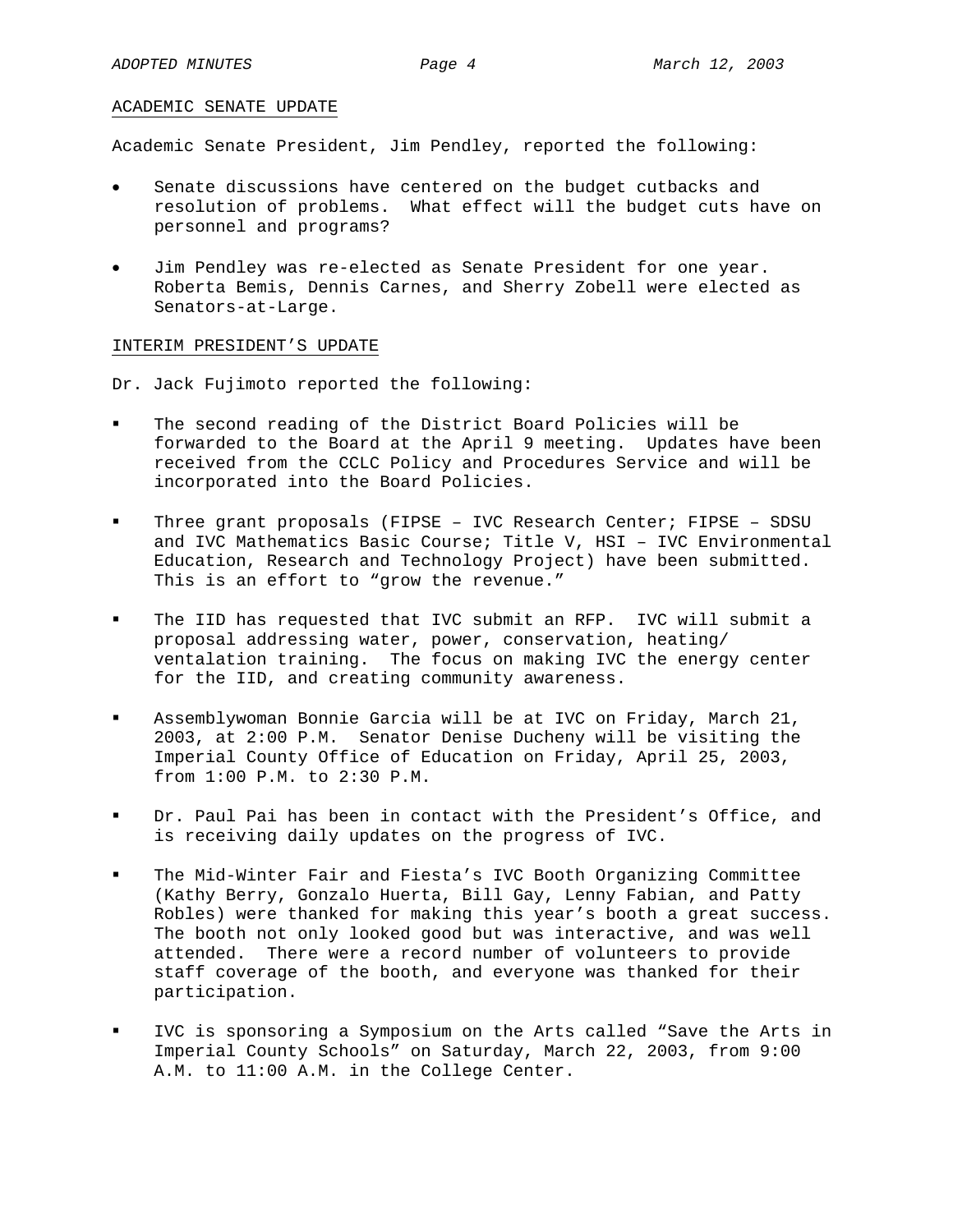Dr. Fujimoto stated that this would be his last official Board meeting and he thanked everyone for giving him the opportunity to serve Imperial Valley College as Interim Superintendent/President.

### ENROLLMENT AND CRIME STATISTICS REPORT

Sandra Standiford reported that after telephone registration for the spring 2003 semester and wait list moves, enrollment was 6,106. This is an increase of 88 more students over the same time last year. A total of 590 students were moved from the wait list into 263 classes. The headcount at the census date reflected 7,633 students or a decrease of 7%; full-time enrollment decreased by 24%; part-time enrollment increased by 5%; part-time students are 67.3% of the student body; 63% of the enrollment is female; 86.3% of the students are Hispanic; 58.5% of the students are under 25 years of age; weekly student contact hours and FTES increased by 3.8%; 989 classes were offered in the spring 2003 semester compared to 950 classes offered in the spring 2002.

Also distributed was the Student Right to Know and Campus Security Act Statistics Report. During the year 2001-2002 there were 5 simple assaults, 2 burglary/thefts, 1 liquor law violation, and 3 drug abuse violations.

### BUDGET ADJUSTMENTS FOR 2002-2003 and 2003-2004

Carlos Fletes distributed copies of a spreadsheet, which outlined the targeted cuts from the IVC General Fund for 2003-2004. This information was developed by the Planning and Budget Committee and endorsed by College Council and compared the scenarios \$2.95 million (23.95%), \$2.5 million (20%), \$1.9 million (15%) and \$1.2 million (10%).

The following observations were shared:

- The numbers presented in the spreadsheet will change as more information is received from Sacramento.
- Shared governance has worked well in making decisions on what areas will be targeted for cuts.
- Implementing these cuts will dramatically change the way the District does business.
- Department heads will have to find creative ways to meet the needs of the college.
- The night differential has been eliminated from the budget cuts.
- The negotiations process will address across the board percentage salary cuts with all groups.
- IVC has growth potential because we are not at CAP.
- Categorical programs have been restored by the State for this year.
- The Board requested a glossary of terms be developed defining those areas to be cut.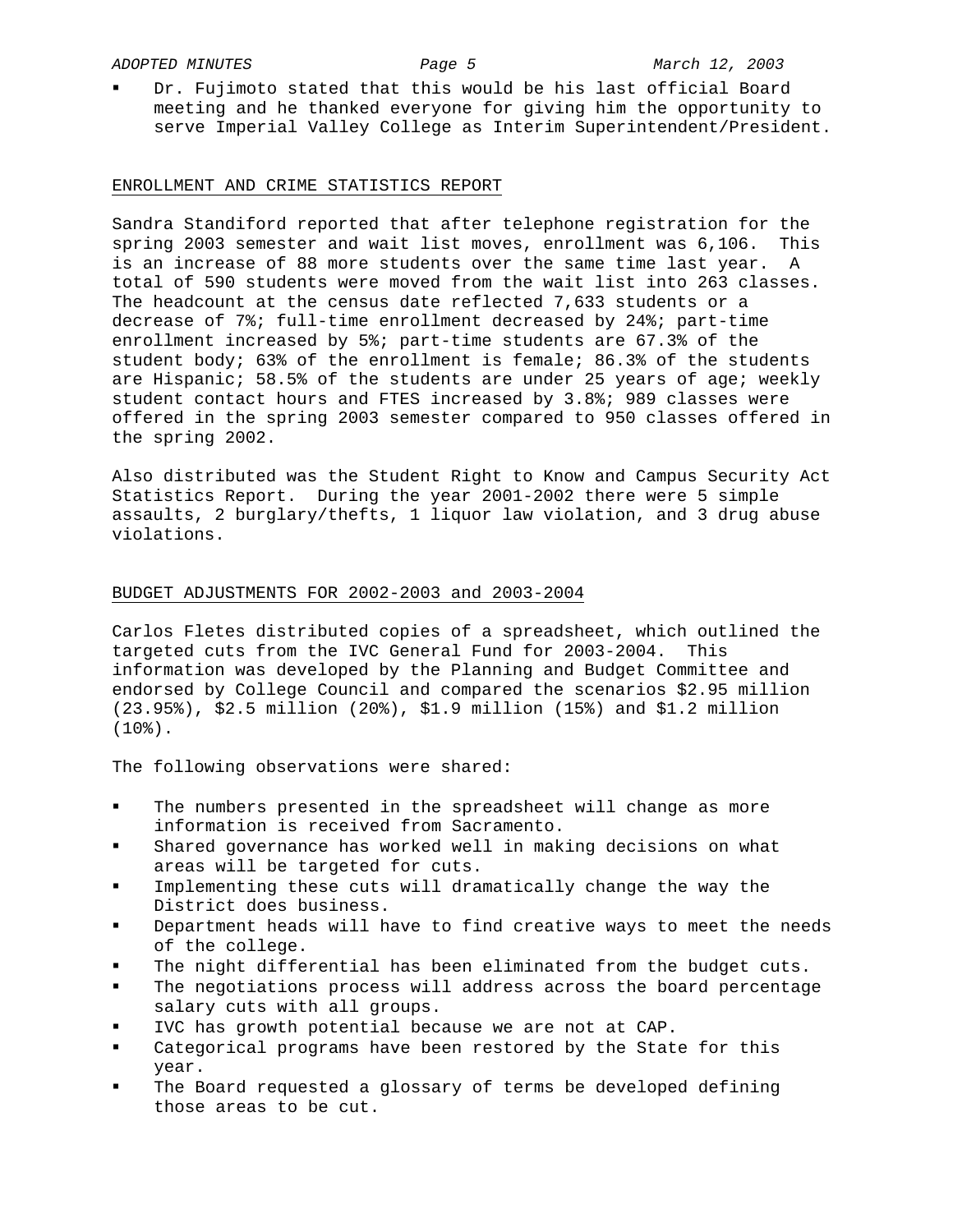Concern was expressed in cutting the reserves in half (from 6% to 3%).

Dr. Fujimoto mapped out a graph, which indicated that each segment of Instruction, Business Services, Student Services, and Reserves will cut 4% to make up the worst case scenario of \$2.95 million. These major areas would be adjusted when the actual figures are received from Sacramento. Consensus agreed that reserves should remain at a minimum of 4%.

M/S/C Keithly/Cardenas to approve the Minutes dated February 12, and March 1, 2003.

M/S/C Keithly/Cardenas Resolution No. 12640: **PURCHASE ORDERS**

BE IT RESOLVED that the issuance of current year Purchase Order Nos. 0302601 through 0303049, 4003043 through 4003059, inclusive are approved.

BE IT FURTHER RESOLVED that the issuance of Dummy Purchase Order Nos. 0301526 through 0301715, inclusive are approved.

M/S/C Keithly/Cardenas Resolution No. 12641: **PAYROLL WARRANT ORDERS**

BE IT RESOLVED that Payroll Warrant Order No. 15 in the amount of \$35,660.92, and Warrant Order No. 16 in the amount of \$1,573,658.47 be ratified.

M/S/C Keithly/Cardenas Resolution No. 12642: **COMMERCIAL WARRANT ORDERS**

BE IT RESOLVED that Commercial Warrant Orders on the General Fund be ratified as follows:

> 29 in the amount of \$128,112.22 30 in the amount of \$956,124.29 31 in the amount of \$2,682,982.49 32 in the amount of \$190,054.54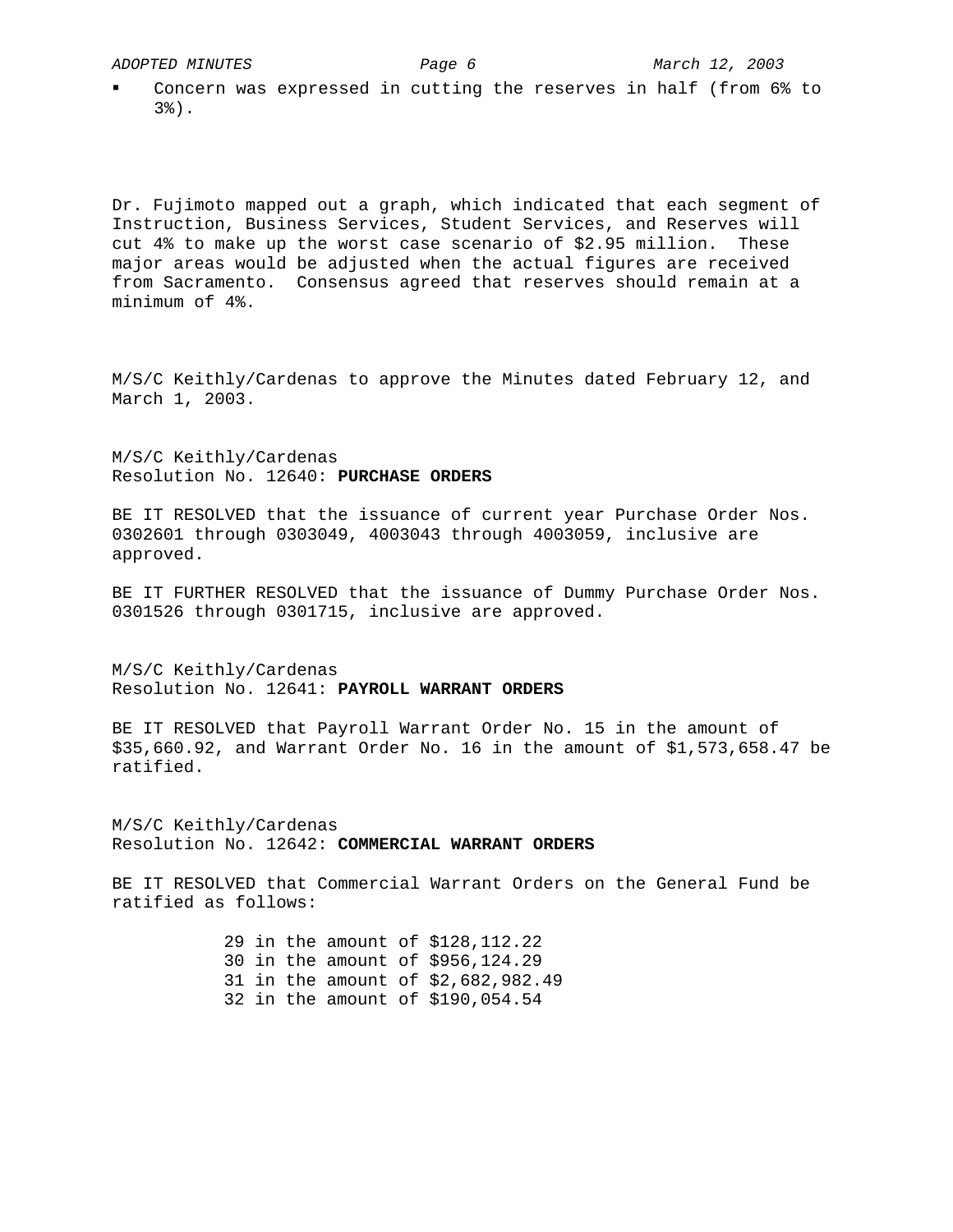BE IT RESOLVED that the Board nominates the following individuals to fill the ten two-year and one one-year vacancy on the CCCT Board of Directors for 2003:

> Maria Nieto Senour, San Diego CCD John Moore, Cerritos CCD Mary Mason, Foothill-DeAnza CCD Georgia L. Mercer, Los Angeles CCD Michele R. Jenkins, Santa Clarita CCD Luis Villegas, Santa Barbara CCD Charles H. Hayden, Jr., Desert CCD Anthony E> Bugarin, San Joaquin Delta CCD Mark Takano, Riverside CCD Thomas J. Clark, Long Beach CCD

M/S/C Ramirez/Wong Resolution No. 12644: **COMMENDATION: RON SCHOORS** 

WHEREAS, Ron Schoors has provided dedicated service as IVC Foundation Board Member and then as Executive Director of the IVC Foundation for the last one and one-half years;

WHEREAS, Ron Schoors has contributed significantly to Imperial Valley College students through increasing the availability of scholarships during his tenure;

WHEREAS, Ron Schoors has significantly changed the atmosphere of the campus by guiding the following improvements to the campus:

- Music: Digital Recording Studio
- Humanities: Satellite Dish and Monthly Network Access
- Art: Sponsored Art Events
- ◆ History: Assisted in making a special translation project available to Benny Andres, Jr.
- Agriculture: Purchased equipment needed to get the program up and running
- DSP&S: Purchased a bus to be transformed into a Mobile High Tech Center
- English and Math: Assisted in sponsoring festivals
- Upward Bound/Talent Search: Assisted in sponsoring events
- ASG/Student Affairs: Assisted in sponsoring events
- Customer Service Academy: Assisted in developing the program by procuring instructional videos/materials and providing scholarships
- Positive Attitudes Committee: A major contributor to the all staff BBQ, ice cream social, and western dress day.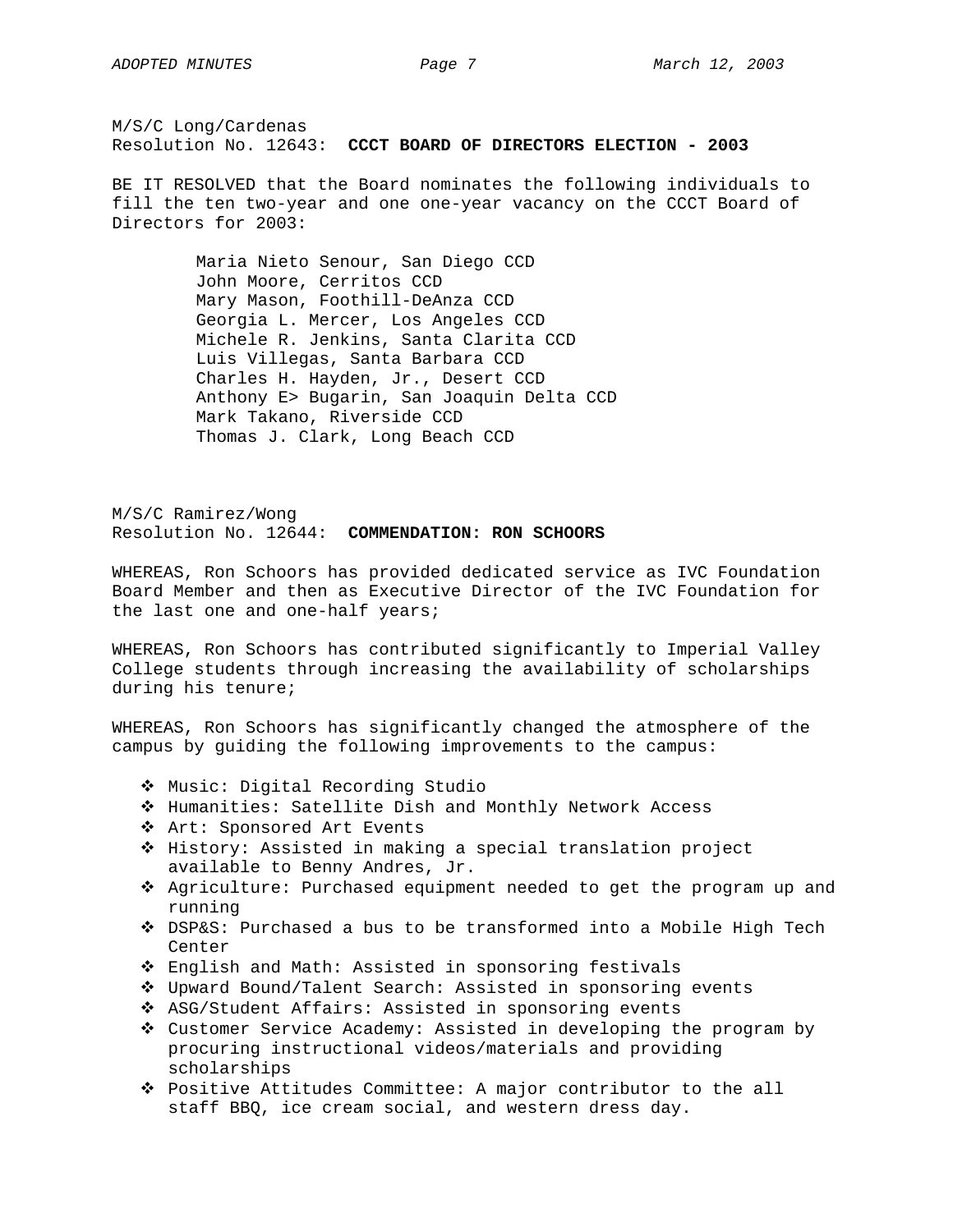- $\div$  Hispanic Scholarship Fund: \$30,000 in 2002 and \$20000 in 2003 for IVC students
- Implemented the purchase of an on-line grant program for IVC and the Foundation
- $\hat{P}$  Science: Assisted in funding a field trip for a Science Class
- Career Fairs: Co-sponsored the events in 2001 and 2002
- Campus Christmas Toy Drive: Co-sponsored the event in 2001 and 2002
- Weeks of Thanks and Giving: Assisted in gathering toys, monies, food to contribute to Betty Jo McNeece Childrens Home
- Athletics: Assisted in the funding the construction of team rooms for both men and women's athletics; made radio broadcasting of games a reality; organized alumni athletic events; sponsored a summer camp for kids
- $\hat{P}$  40<sup>th</sup> Anniversary: sponsored and organized several events including development of advertising, 1962 Football Team Reunion, and special IV Press edition insert dedicated to IVC

WHEREAS, in his brief tenure, Ron Schoors has created "tidal wave" changes to IVC through collaboration with IVC stakeholders, its public relations consultant and Interim Superintendent/President.

NOW, THEREFORE, BE IT RESOLVED that the Governing Board extends its sincere and heartfelt appreciation to Ron Schoors for his dedication to service as the IVC Foundation Executive Director, and recognizes his resignation with sincere regrets effective March 31, 2003.

### M/S/C Keithly/Cardenas

## Resolution No. 12645: **2002-2003 AND 2003-2004 BUDGET ADJUSTMENTS: HIRING FREEZE**

BE IT RESOLVED that the Board approves the recommendation of the Planning and Budget Committee dated February 12, 2003, and College Council dated February 24, 2003, to freeze hiring, effective immediately, of all District funded positions, with exceptions to be determined by the Superintendent/President.

#### M/S/C Keithly/Cardenas

Resolution No. 12646: *GROWING OPPORTUNITIES FOR SUCCESS: A PLAN FOR THE USE OF INFORMATION TECHNOLOGY AT IVC*

BE IT RESOLVED that the Board approves the recommendation of the College Council dated February 24, 2003, to approve the implementation of the plan for the Use of Information Technology at Imperial Valley College effective immediately.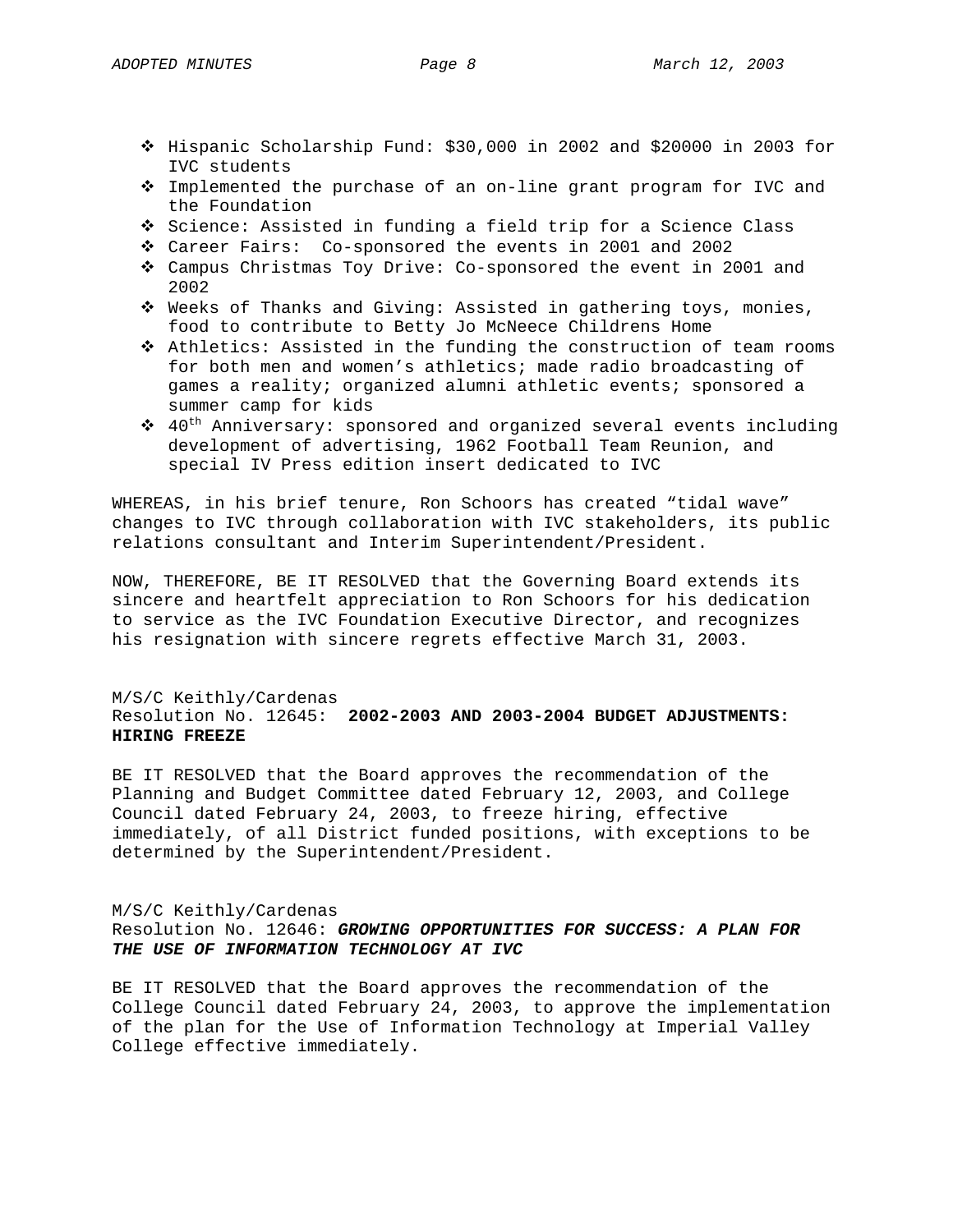# M/S/C Keithly/Cardenas Resolution No. 12647: **GUIDELINES FOR NAMING OF COLLEGE BUILDINGS AND FACILITIES**

BE IT RESOLVED that the Board approves the recommendation of the Campus Operations Committee dated February 7, 2003, and the College Council dated February 24, 2003, to adopt Campus Guidelines for Recommending the Naming of College Buildings and Facilities as follows:

# IMPERIAL VALLEY COLLEGE CAMPUS GUIDELINES FOR RECOMMENDING THE NAMING OF COLLEGE BUILDINGS OR FACILITIES

 The purpose of the Policy is to provide guidelines for the Campus Community in conferring recognition by the naming of College facilities. The final responsibility for the naming of any building or facility of the Imperial Community College District rests with the Board of Trustees. Each proposal for naming a District facility or building shall be considered on its own merit. No commitment to a proposed name shall be made prior to the Board of Trustees approval.

# POLICY:

The following guidelines are appropriate for naming a building or facility on the Campus:

- 1. It will be made known that other avenues for recognition exist; e.g., the naming of programs, scholarship funds and awards, college activities, memorial displays and monuments.
- 2. To honor the living and the dead through services and contributions.
- 3. There shall be a period of one year from the time a proposal is submitted before a final decision is made**.**
- 4. The recognition must lend prestige to the college.
- 5. Facilities shall include, but not limited to, buildings, roads, rooms, outdoor areas and athletic fields.
- 6. To designate the function of the building or facility.
- 7. Consideration will be given to names with historical or cultural reference in the area.
- 8. Buildings or facilities will not be named for former members of the board of trustees, faculty, or staff any sooner than one year after the person honored has served.
- 9. District facilities will not be named after a person currently serving on the board of trustees or as an active member of the faculty, staff or administration.
- 10. The naming of any district building or facility does not imply or constitute legal ownership.
- 11. No more than one facility or building will be named after any one individual.

## PROCEDURES:

The procedures to be followed when submitting a request are as follows:

- 1. Individual or group requests are to be submitted to the Vice President for Business Services for consideration by the Campus Operations Committee. The Campus Operations committee will submit a recommendation to College Council, which will in turn submit a recommendation to the Superintendent/ President for consideration by the Board of Trustees.
- 2. If the request is to honor a deceased person, that request will be submitted only after a suitable period of mourning. No request will be considered within a year of death.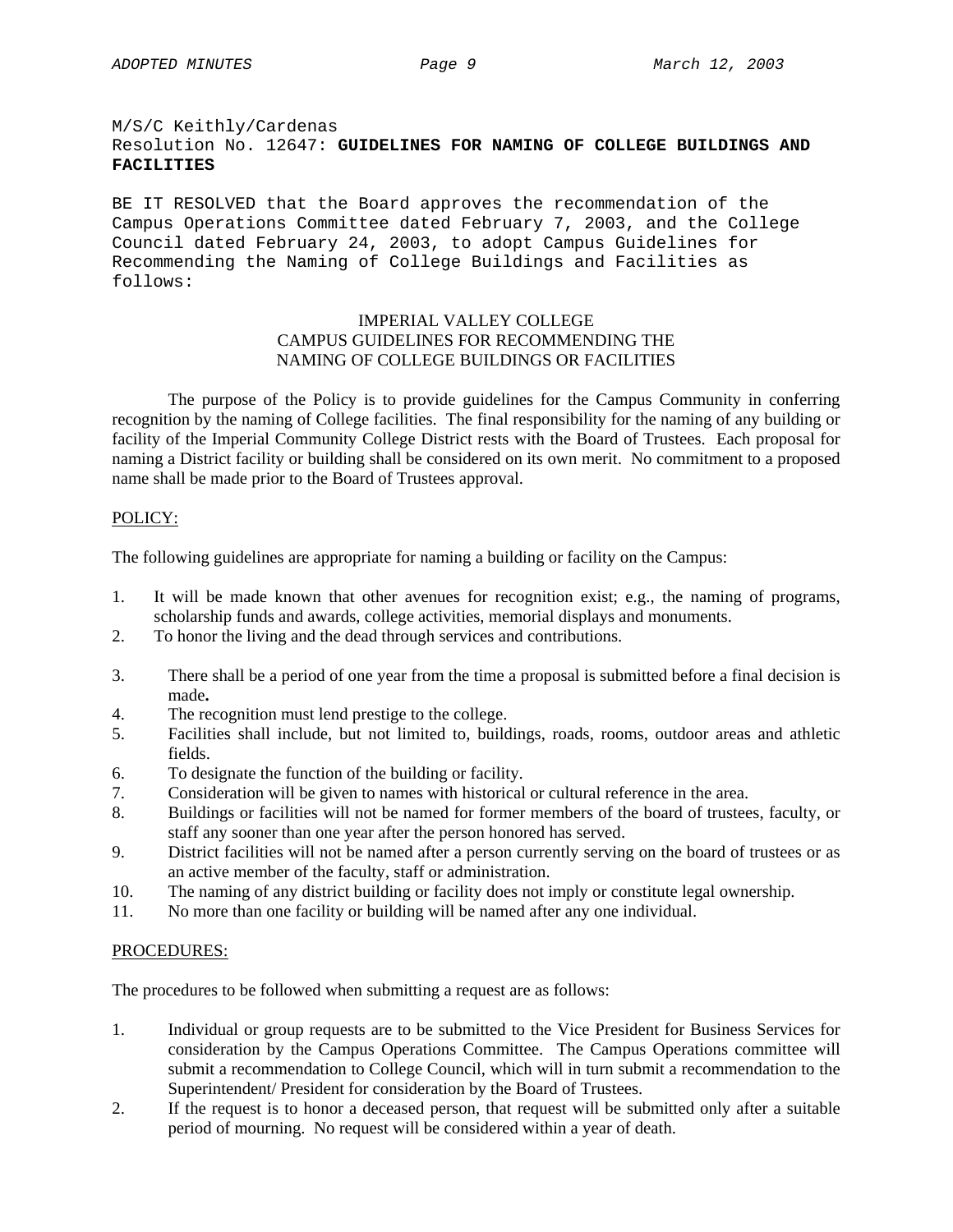- 3. If the request is to honor a living person, that person may not be an employee or trustee at the time of consideration. No request will be considered within a year of the employee's or trustee's last day of service with the college.
- 4. All requests must include the following:
	- a. A rationale for requesting the naming of the building or facility: such rationale must include evidence of a broad base of support for the naming of the building or facility.
	- b. A biography of the person for whom the building or facility is to be named after.
- 5. Once the Imperial Valley College Board of Trustees has approved the naming of a facility or building, the signage will conform to the following campus guidelines:
	- a. The signage will conform to other campus signage identifying buildings.
	- b. A plaque approved by the Campus Operations committee may also be placed at the appropriate location on a facility or building.
- 6. Whenever possible, the college will seek outside funding for signage.

### M/S/C Keithly/Cardenas

# Resolution No. 12648: **NON-APPROPRIATION OF FUNDS CLAUSE: DANKA COPIER LEASE AND PITNEY BOWES DESKTOP INSERTER**

WHEREAS, the Board of Trustees entered into a lease for a 3 series Desktop Inserter beginning March 30, 2002 with Pitney Bowes; and

WHEREAS, the Board of Trustees entered into a lease for a Kodak AS120, Canon IR550, and Danka A50 copier beginning March 1, 2000 with Danka Financial Services; and

WHEREAS, budgetary restrictions for fiscal year 2003-04 require non-retention in the use of equipment including the equipment which is the subject of the aforementioned leases; and

WHEREAS, the budget crisis created by the State of California is beyond the control of this Board and leaves the District without operating funds to pay for the lease of said equipment leases; and

WHEREAS, the Board has asked staff to examine fiscal alternatives to the termination of these leases which staff has done without success;

NOW, THEREFORE, BE IT RESOLVED that the Imperial Community College District hereby declares that the leases of the above mentioned equipment shall be terminated effective June 30, 2003; that written notice of this termination be immediately provided to the lessors in accordance with the provisions of said leases; that the equipment shall be returned to lessors in accordance with lessors' directions at the expense of the District; and

BE IT FURTHER RESOLVED that the Interim Superintendent/President and/or the Vice President for Business Services be authorized to execute any and all documents necessary to accomplish the directives of the Board of Trustees in this matter.

**FISCAL IMPACT STATEMENT: Annual Savings=\$90,820 [Copier Lease--\$87,220/year (\$57,926 lease payments and \$29,294 maintenance/copy charges); Desk Top Inserter--\$3,600 year]**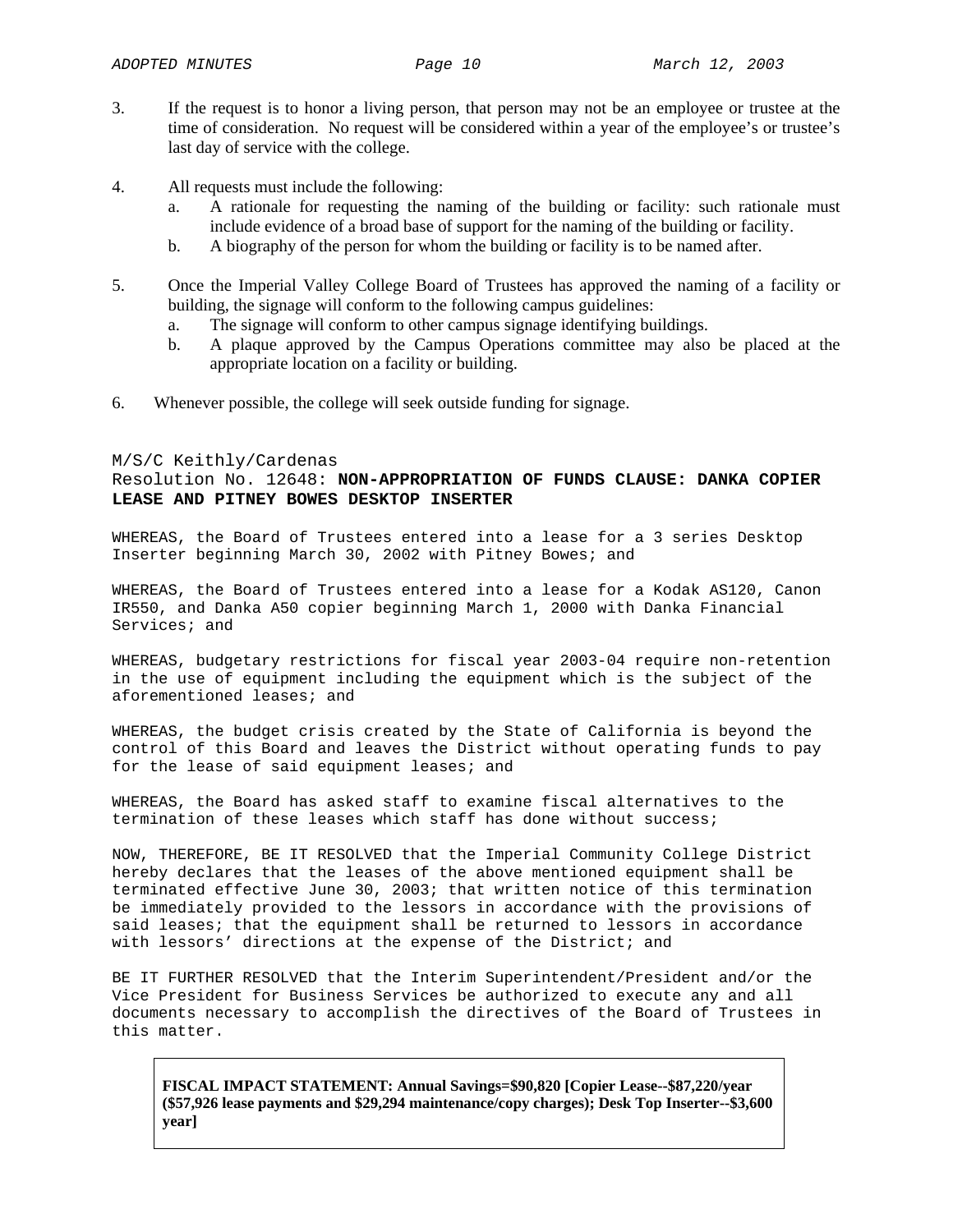## M/S/C Keithly/Cardenas Resolution No. 12649: **AWARD BID FOR COMPUTER HARDWARE**

BE IT RESOLVED that the low bid of Sysix Technologies in an amount not to exceed \$164,333 for enterprise application hardware and related products and services, per the plans and specifications, be hereby accepted.

BE IT FURTHER RESOLVED that the Interim Superintendent/President and/or the Vice President for Business Services be hereby authorized and instructed to sign all notices, contracts, change-orders, or other documents to effectuate the completion of said project.

**FISCAL IMPACT STATEMENT: 100% funded from Lease Revenue Bonds** 

M/S/C Ramirez/Keithly to go into **CLOSED SESSION** at 7:40 P.M.

- 1. CONFERENCE WITH LEGAL COUNSEL ANTICIPATED LITIGATION Significant exposure to litigation pursuant to subdivision (b) of section 54956.9: One Case
- 2. NEGOTIATIONS UNDER THE EDUCATIONAL EMPLOYMENT RELATIONS ACT Conference with District Negotiators RE: Direction for Negotiations
- 3. CONFERENCE WITH LEGAL COUNSEL EXISTING LITIGATION Subdivision (a) of section §54956.9) Name of cases: C. Marylynn Carlson, Case No. LM-1781-E Craig R. Luoma, Case No. 1780-E

M/S/C Long/Wong to go back to **OPEN SESSION** 

Board President Romualdo Medina announced the following:

- 1. Information was presented to the Board and direction was given to legal counsel.
- 2. Direction was given to staff.
- 3. Information was provided to the Board by legal counsel.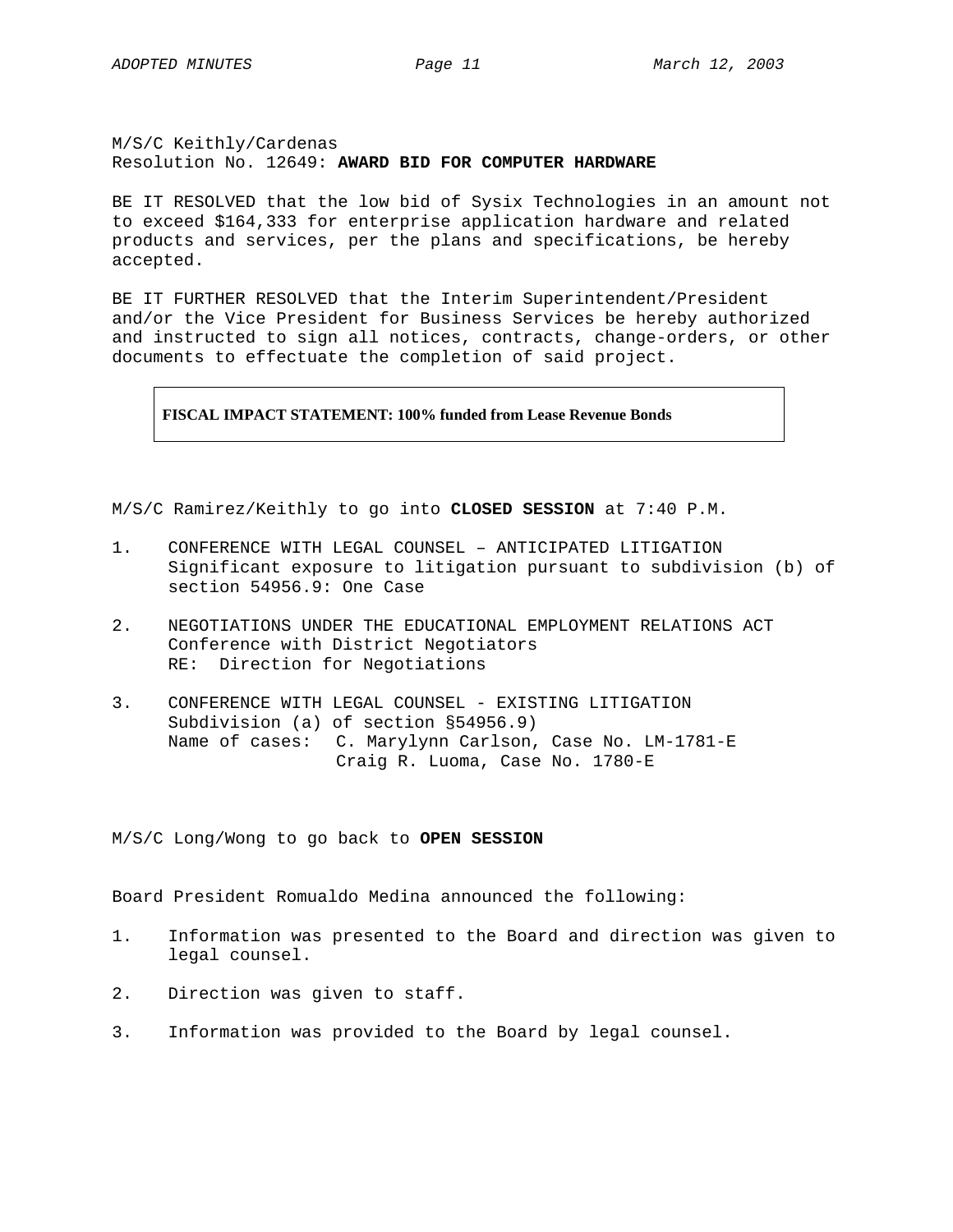# M/S/C Keithly/Cardenas Resolution No. 12650: **REEMPLOYMENT OF ACADEMIC PERSONNEL FOR THE 2003- 2004 ACADEMIC YEAR**

BE IT RESOLVED that the following academic personnel be reemployed, as credentialed at the appropriate classification and step contingent upon verification of records, for the 2003-2004 school year:

| 11 month    | ***Alvarado, Beatriz   |
|-------------|------------------------|
|             | Andres, Benny          |
| 11 month    | Aragon, Raul           |
|             | Archuleta, Joe         |
| 11 month    | ***Arguelles, Trinidad |
|             | **Armenta, Celeste     |
| 11 month    | Artechi, G. Olga       |
| 11 month    | **Avila, Beatriz       |
|             | **Barba, Cecilia       |
|             | **Beckley, Jeffrey     |
|             | Bemis, Roberta         |
|             | Biley, Patti           |
|             | **Blair, Pauline       |
|             | *Blek, Craig           |
|             | Borchard, Mary Kay     |
|             | **Byrd, Krista         |
| 11 month    | *Campos, Gilbert       |
| 11 month    | Cañez-Savala, Said     |
|             | Carlson, C. Marylynn   |
|             | Carnes, Dennis         |
|             | Cerda, Daniel          |
|             | Cerda, Ernestine       |
|             | **Craven, Julie        |
|             | Croft, Donna           |
|             | Cypher, Jackilyn       |
|             | **David, Samuel        |
|             | **Davis, Donna         |
|             | **Davis, Lincoln       |
|             | **Decker, Van          |
|             | Deyo, Jeffrey          |
| 11 month    | ***Diaz, Dolores       |
|             | **Dorantes, Kathleen   |
|             | Drury, David A.        |
| 11 month    | Esqueda, Jesus         |
| 11 month    | ***Esquer, Maria       |
| 11 month    | ***Felix, Mireya       |
|             | Fischer, Fred          |
|             | **Fisher, James        |
|             | Fitzsimmons, Richard   |
| 11 month    | ***Fletes, Myriam      |
|             | **Gage-Mosher, Ronald  |
| 11<br>month | ***Garcia, Martha      |
| 11 month    | *Garcia, Raquel        |
|             |                        |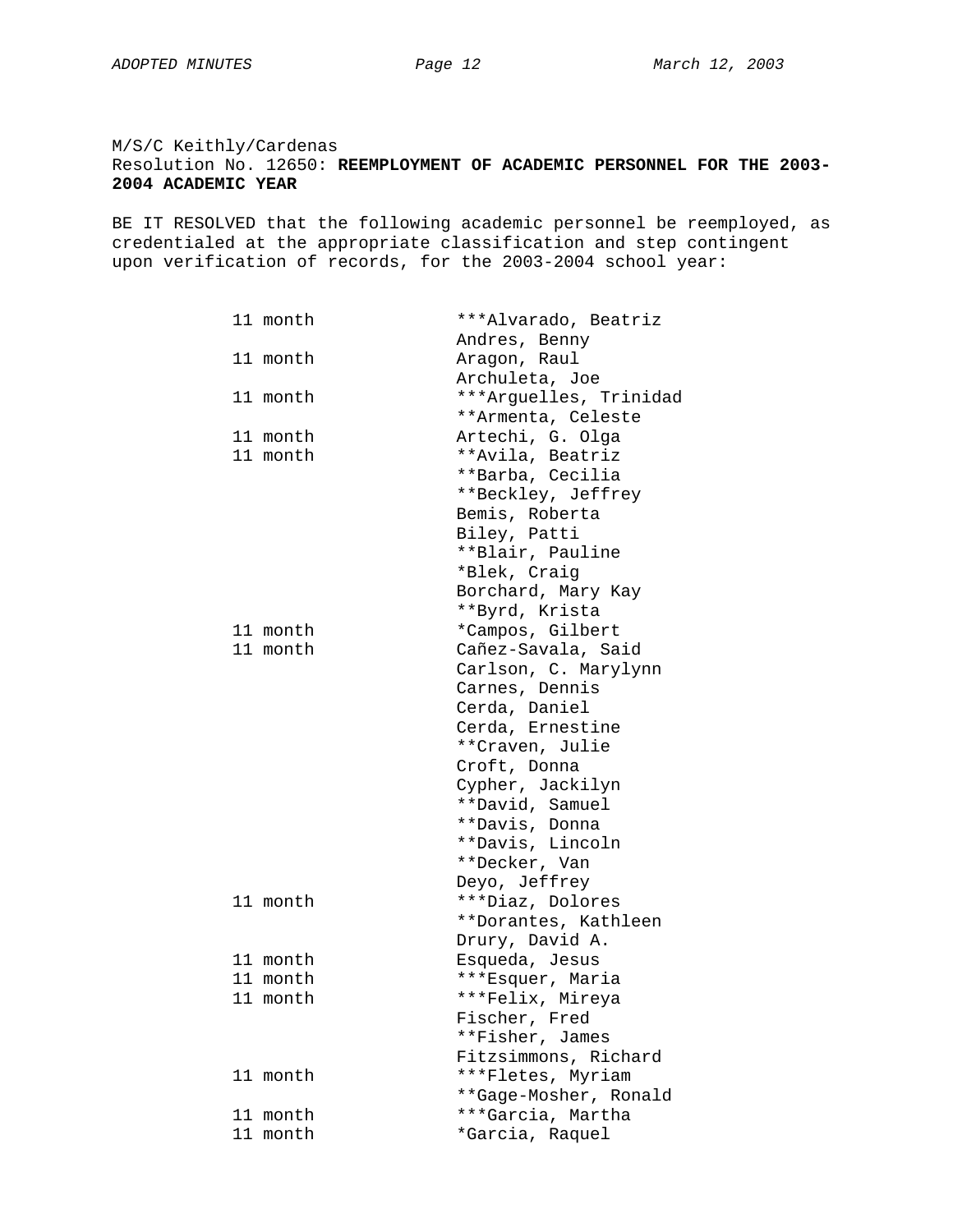|          | **Gehler, Nicolas                   |
|----------|-------------------------------------|
|          | *Ghanim, Walid                      |
|          | Giauque, Gerald                     |
|          | **Gilbertson, Tom                   |
| 11 month | Greatheart, Frances                 |
|          | **Gretz, Suzanne                    |
| 11 month | Guzman, Cesar                       |
|          | Hann, Carol                         |
|          | Hann, Richard                       |
|          | Hansink, Todd                       |
|          | **Harris, Diane                     |
|          | **Higgins, S. Brenda                |
|          | Horton, Sidne                       |
|          | Jacklich, Joel                      |
|          | Jacobson, Eric                      |
| 11 month | Kalin, Janeen                       |
|          | Kelly, Nannette                     |
|          | Kelsoe, H. Leon                     |
| 11 month | Lee, Carol                          |
|          | **Lee, James                        |
|          | **Lehtonen, Eric                    |
|          | **Leppien-Christensen,              |
|          | J. Kristopher                       |
| 11 month | Lofgren, Mary                       |
|          | Lopez, Jose                         |
| 11 month | ***Lopez, Rosalie                   |
| 11 month |                                     |
|          | Lopez, Sergio                       |
|          | **Lovitt, Paige                     |
|          | Luoma, Craig                        |
| 11 month | Marcuson, Bruce                     |
|          | Marquez, Ralph<br>**Martini, Donald |
|          |                                     |
|          | **Mazeroll, Lorrainne               |
|          | McCormick, Michael                  |
|          | McNeece, Brian                      |
|          | Mecate, Jim                         |
|          | Meek, Al                            |
|          | *Mercado, M. Lourdes                |
|          | *Miller, Fonda                      |
|          | **Miller, Ivan                      |
| 11 month | Nava, Norma                         |
|          | Nilson, Barbara                     |
| 11 month | Nuñez, Norma                        |
|          | Orensztein, Armand                  |
| 11 month | Orfanos-Woo, Stella                 |
|          | Ortega, Alicia                      |
|          | Paine, Wm. Thomas                   |
|          | Patterson, James                    |
|          | Pendley, Jimmy                      |
| 11 month | **Plascencia, Jose                  |
|          | Pollock, Diedre                     |
|          | Ponce, Josefina                     |
|          | **Pradis, Ricardo                   |
|          | **Ramsey, Tina                      |
|          | Rapp, Frank                         |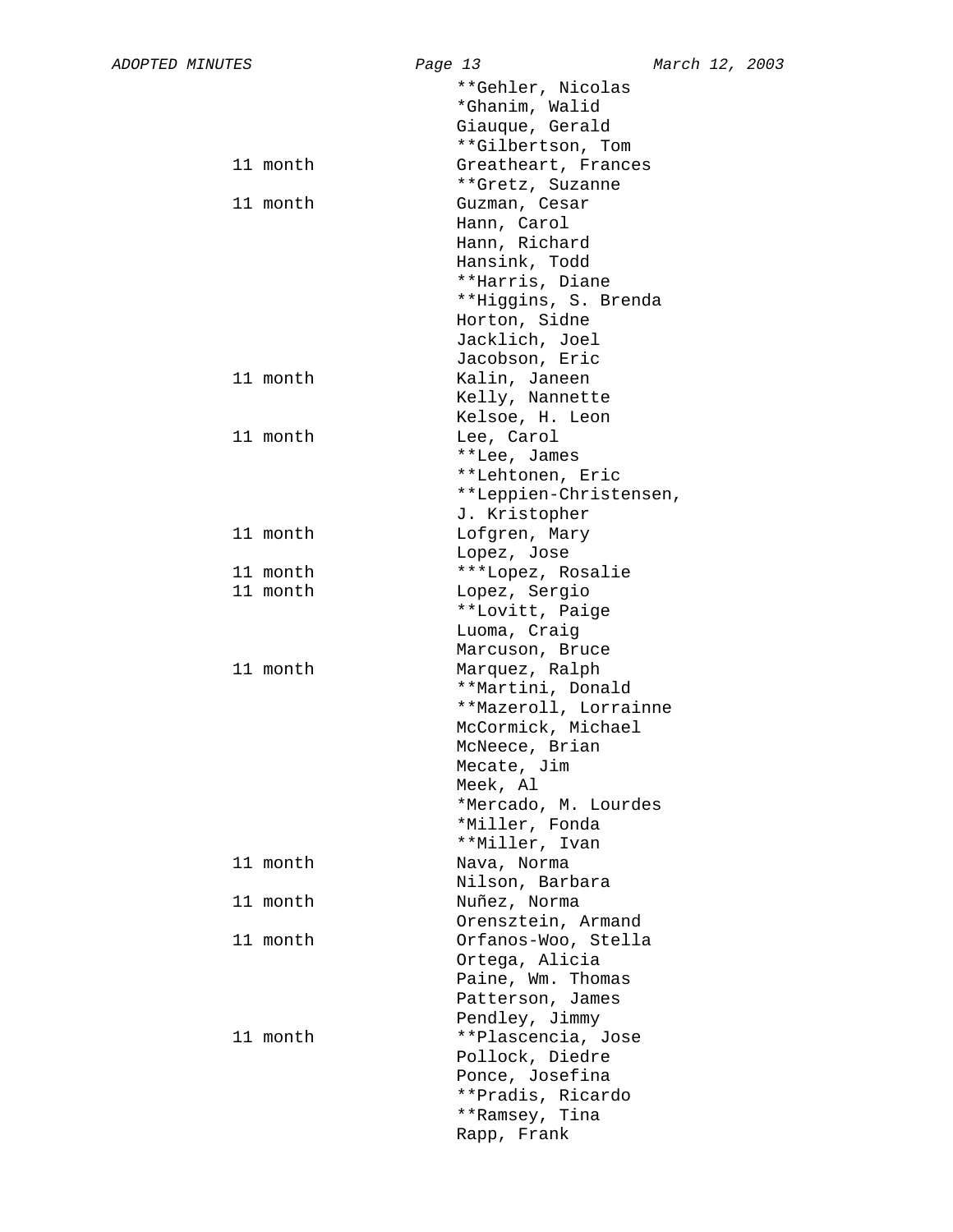| **Riehle, Betsy<br>Rodgers, Gary<br>Rodgers, Valerie<br>***Romero, Yolanda<br>11 month<br>**Rowley, Deirdre<br>*Ruiz, Angelica<br>***Sandoval, Lilia<br>11 month<br>*Santistevan, Judy<br>Scheuerell, Edward<br>**Sheppard, David<br>*Shokoufi, Mardjan<br>**Simpson, Scott<br>Staton, M. Robin<br>Stroud, Jean<br>Stuart, Barbara<br>Suczek, Peter |  |
|-----------------------------------------------------------------------------------------------------------------------------------------------------------------------------------------------------------------------------------------------------------------------------------------------------------------------------------------------------|--|
|                                                                                                                                                                                                                                                                                                                                                     |  |
|                                                                                                                                                                                                                                                                                                                                                     |  |
|                                                                                                                                                                                                                                                                                                                                                     |  |
|                                                                                                                                                                                                                                                                                                                                                     |  |
|                                                                                                                                                                                                                                                                                                                                                     |  |
|                                                                                                                                                                                                                                                                                                                                                     |  |
|                                                                                                                                                                                                                                                                                                                                                     |  |
|                                                                                                                                                                                                                                                                                                                                                     |  |
|                                                                                                                                                                                                                                                                                                                                                     |  |
|                                                                                                                                                                                                                                                                                                                                                     |  |
|                                                                                                                                                                                                                                                                                                                                                     |  |
|                                                                                                                                                                                                                                                                                                                                                     |  |
|                                                                                                                                                                                                                                                                                                                                                     |  |
|                                                                                                                                                                                                                                                                                                                                                     |  |
|                                                                                                                                                                                                                                                                                                                                                     |  |
|                                                                                                                                                                                                                                                                                                                                                     |  |
| Thibodeaux, Mariaelena                                                                                                                                                                                                                                                                                                                              |  |
| **Trax, Daniel                                                                                                                                                                                                                                                                                                                                      |  |
| *Tucker, Jill                                                                                                                                                                                                                                                                                                                                       |  |
| **Voldman, Aleksandr                                                                                                                                                                                                                                                                                                                                |  |
| 11 month<br>Welch, T. Larry                                                                                                                                                                                                                                                                                                                         |  |
| Wilhelm, Robert                                                                                                                                                                                                                                                                                                                                     |  |
| 11 month<br>**Zazueta, Cathy                                                                                                                                                                                                                                                                                                                        |  |
| Zhao, Lianna                                                                                                                                                                                                                                                                                                                                        |  |
| Zielinski, David                                                                                                                                                                                                                                                                                                                                    |  |
| *Zobell, Sherry                                                                                                                                                                                                                                                                                                                                     |  |

- \* Have fulfilled tenure obligations and shall be reemployed as tenured for the 2003-2004 academic year
- \*\* Probation
- \*\*\* Temporary Full-Time Personnel Contingent Upon Continued Funding of the Grant Designated
- All others are tenured

M/S/C Ramirez/Keithly (No Vote: Acuña) Resolution No. 12651: **REEMPLOYMENT OF ADMINISTRATIVE PERSONNEL FOR THE 2003-2004 ACADEMIC YEAR**

BE IT RESOLVED that the following administrative personnel be reemployed (twelve month contract/244 service days) for the 2003-2004 school year:

| Berry, Kathy       | Director of Nursing/Health Technologies     |
|--------------------|---------------------------------------------|
| Ceasar, Ted        | Director of Disabled Students Programs and  |
|                    | Services                                    |
| Fenn, Renee        | Dean of Instruction for Extended Campus     |
| Fletes, Carlos     | Vice President for Business Services        |
| Ford, Eileen       | Dean of Learning Services                   |
| Huerta, Gonzalo    | Dean of Instruction for Applied Sciences    |
| Hunt, John         | Vice President for Academic Services        |
| Jaime, Victor      | Vice President for Student Services         |
| Magno, Jan         | Dean of Financial Assistance/State Programs |
| Standiford, Sandra | Dean of Admissions                          |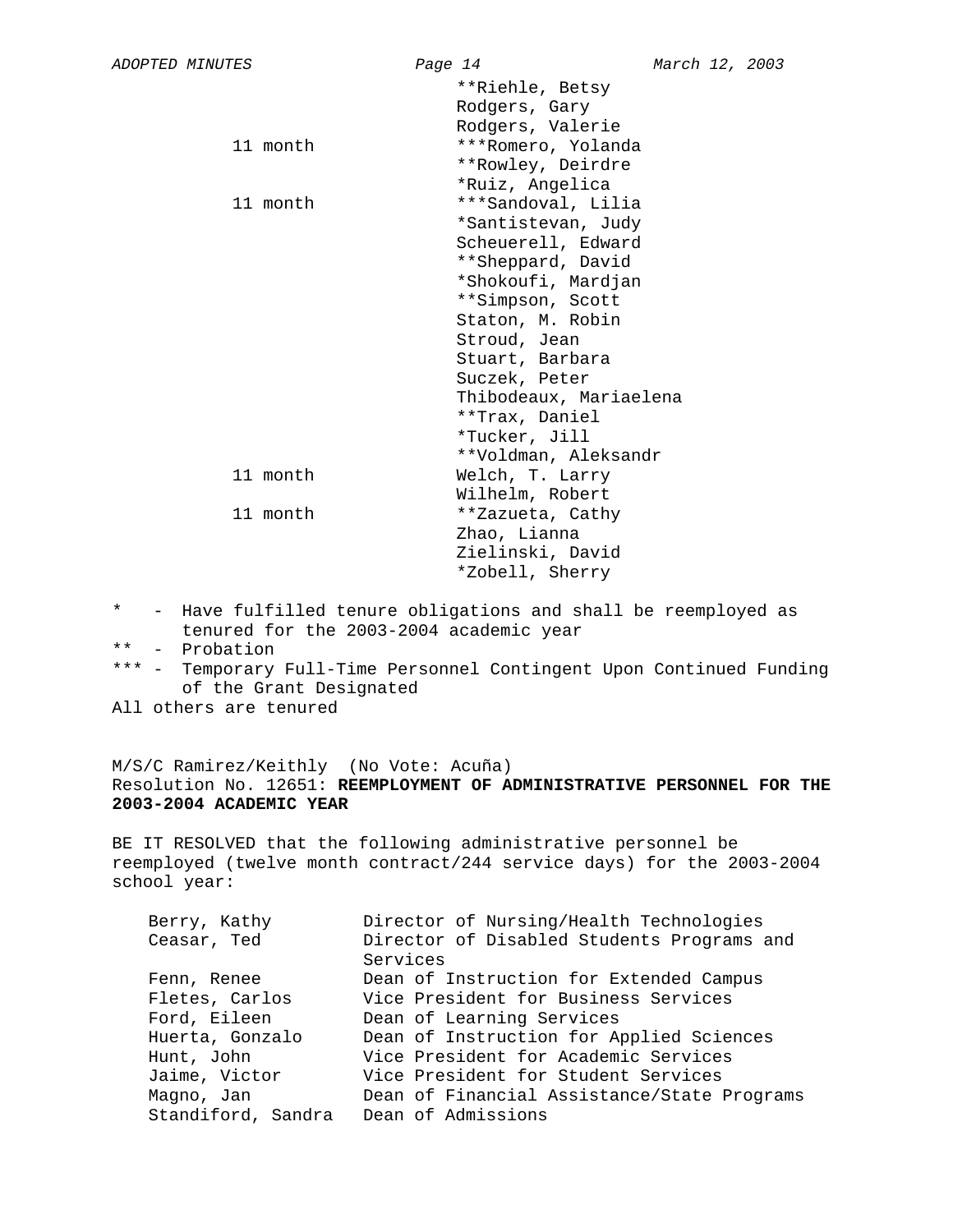M/S/C Keithly/Cardenas Resolution No. 12652: **OVERLOAD ASSIGNMENTS**

BE IT RESOLVED that the following academic personnel be paid for their overload assignments in excess of six hours per week for the 2003 Spring Semester in accordance with the rate established in Resolution No. 12564 (October 9, 2002):

| NAME                                                                    | ASSIGNMENT                                                                                      |
|-------------------------------------------------------------------------|-------------------------------------------------------------------------------------------------|
| Armenta, Celeste                                                        | Nursing                                                                                         |
| Barba, Cecilia                                                          | History                                                                                         |
| Biley, Patti                                                            | ESL                                                                                             |
| Carlson, C. Marylynn                                                    | Health Education/Nursing                                                                        |
| Cypher, Jackilyn                                                        | Emergency Medical Technician                                                                    |
| Davis, Donna                                                            | Nursing                                                                                         |
| Decker, Van                                                             | Music                                                                                           |
| Deyo, Jeffrey                                                           | Health Education/Physical Education                                                             |
| Fisher, James                                                           | Chemistry                                                                                       |
| Fitzsimmons, Richard                                                    | Nursing                                                                                         |
| Gehler, Nicolas                                                         | Physical Education                                                                              |
| Giauque, Gerald                                                         | French/Spanish                                                                                  |
| Gilbertson, Thomas                                                      | Art/Photography                                                                                 |
| Guzman, Cesar                                                           | Spanish/Special Studies-Citizenship                                                             |
| Hansink, Todd                                                           | Business                                                                                        |
| Higgins, Brenda                                                         | Health Assistant                                                                                |
| Kelsoe, Leon                                                            | History/Physical Education/<br>Social Science                                                   |
| Leppien-Christensen, J.<br>Kristopher                                   | Psychology                                                                                      |
| Lopez, Jose                                                             | Automotive                                                                                      |
| Lopez, Teresa                                                           | ESL                                                                                             |
| Luoma, Craig                                                            | Nursing                                                                                         |
| Marcuson, Bruce                                                         | Administration of Justice                                                                       |
| Meek, Al                                                                | Nursing                                                                                         |
| Patterson, James<br>Pendley, Jimmy<br>Peralta, Rosa<br>Plascencia, Jose | English/Speech/Theater<br>Biology<br>Nursing<br>Alcohol Drug Studies/Psychology/<br>Social Work |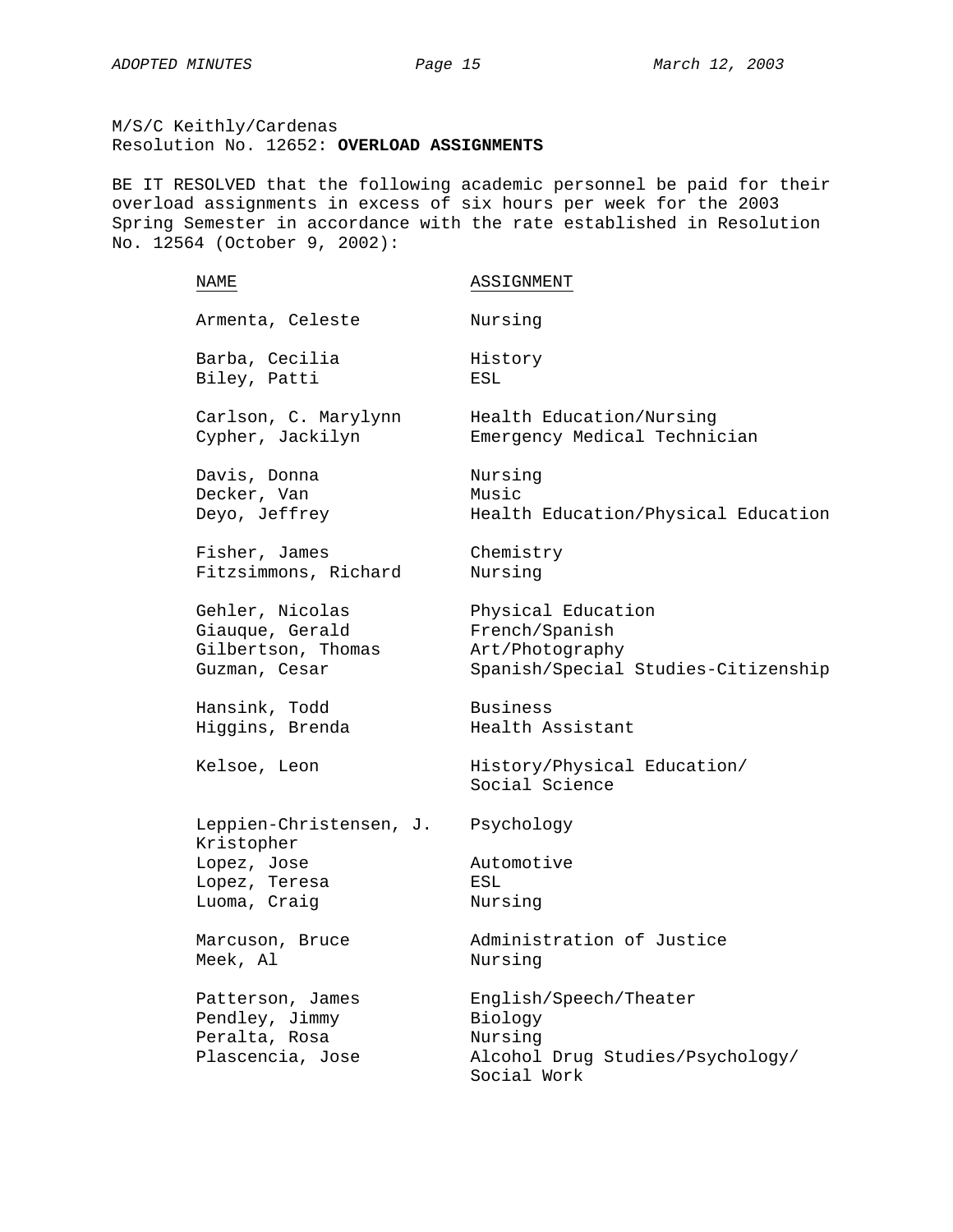| <i>ADOPTED MINUTES</i> |                                       | Page 16 |                                                        | March 12, 2003                  |
|------------------------|---------------------------------------|---------|--------------------------------------------------------|---------------------------------|
|                        | Pollock, Diedre<br>Ponce, Josefina    |         | Nursing<br>Center                                      | ESL/Individual Studies-Learning |
|                        | Pradis, Ricardo                       |         | Automotive                                             |                                 |
|                        | Rowley, Deirdre<br>Ruiz, Angelica     |         | English<br>Business                                    |                                 |
|                        | Scheuerell, Edward<br>Stroud, V. Jean |         | ESL<br>Health Technology/Nursing                       |                                 |
|                        | Valentine, Martin                     |         | English/Spanish                                        |                                 |
|                        | Welch, Thomas<br>Wilhelm, Robert      |         | English/History/Library<br>Geography/Political Science |                                 |
|                        | Zhao, Lianna<br>Zielinski, David      |         | Anatomy/Physiology<br>English                          |                                 |

## M/S/C Keithly/Cardenas Resolution No. 12653: **EMPLOYMENT OF PER-SESSION INSTRUCTORS**

BE IT RESOLVED that the following academic personnel be employed during the 2002-2003, as credentialed, at the hourly rate provided for in Resolution No. 12564 dated October 9, 2002. Employment is contingent upon verification of records, credentials, and sufficient enrollment, or whether the class is essential to a full-time instructor's load:

NAME

ASSIGNMENT

| Delys, John         | English |
|---------------------|---------|
| Lizarraga, John     | English |
| Standiford, William | English |
| Turner, Lisa        | English |
| Williams, Jack      | Nursing |

M/S/C Keithly/Cardenas Resolution No. 12654: **CLASSIFIED RESIGNATION**

BE IT RESOLVED that the resignation of the following classified employee be accepted on the date indicated:

| NAME             | POSITION                                    | DEPARTMENT | FUNDING  | RANGE    | EFFECTIVE |
|------------------|---------------------------------------------|------------|----------|----------|-----------|
| Garnica,<br>Luis | Microcomputer Business<br>Lab<br>Technician | Lab        | District | $28 - C$ | 3/4/03    |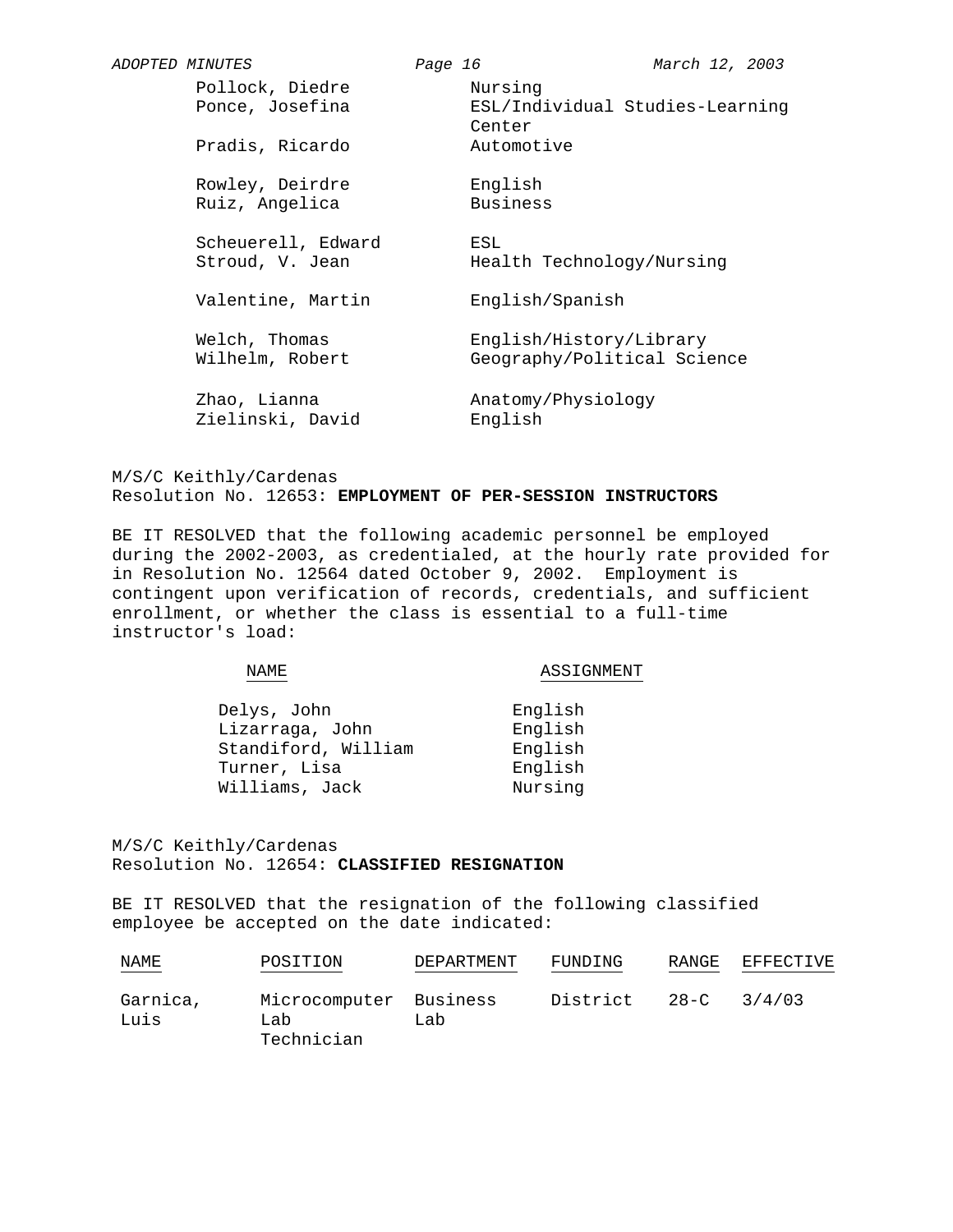M/S/C Ramirez/Keithly Resolution No. 12655: **CONFIDENTIAL EMPLOYEE RESIGNATION**

BE IT RESOLVED that the resignation of the following confidential employee be accepted on the date indicated:

| NAME             | POSITION                                         | DEPARTMENT         | FUNDING  | RANGE    | EFFECTIVE |
|------------------|--------------------------------------------------|--------------------|----------|----------|-----------|
| Mendez,<br>Mayra | Office<br>Technician                             | Human<br>Resources | District | $21 - F$ | 3/14/03   |
| Lopez,<br>Grayce | Administrative Instruction District<br>Assistant |                    |          | $33 - F$ | 3/17/03   |

M/S/C Keithly/Cardenas Resolution No. 12656: **SHORT-TERM CLASSIFIED EMPLOYMENT**

BE IT RESOLVED that the following individual be employed on a shortterm basis as needed:

| NAME                        | POSITION                             | DEPARTMENT           | FUNDING | RANGE    | <b>EFFECTIVE</b>       |
|-----------------------------|--------------------------------------|----------------------|---------|----------|------------------------|
| Barrazoa,<br>Maria<br>Elena | Assessment<br>Center<br>Technician I | Assessment<br>Center | State   | $27 - A$ | $3/4/03$ to<br>4/17/03 |
| Martinez,<br>Benito         | Microcomputer<br>Lab Assistant       | Business<br>Lab      | Federal | $25 - A$ | $3/4/03$ to<br>5/30/03 |
| Veliz,<br>Analisa           | Office<br>Assistant II               | Nursing              | State   | $21 - A$ | $3/4/03$ to<br>4/17/03 |

### M/S/C Keithly/Cardenas

#### Resolution No. 12657: **CLASSIFIED/CONFIDENTIAL EMPLOYMENT**

BE IT RESOLVED that the Board approves the following individual be employed in the classified confidential service as indicated (employee requested a voluntary transfer and reassignment on January 22, 2003:

| <b>NAME</b>        | POSITION                         | DEPARTMENT         | FUNDING  | RANGE    | EFFECTIVE |
|--------------------|----------------------------------|--------------------|----------|----------|-----------|
| Sanchez,<br>Martha | Human<br>Resources<br>Technician | Human<br>Resources | District | $29 - C$ | 3/4/03    |